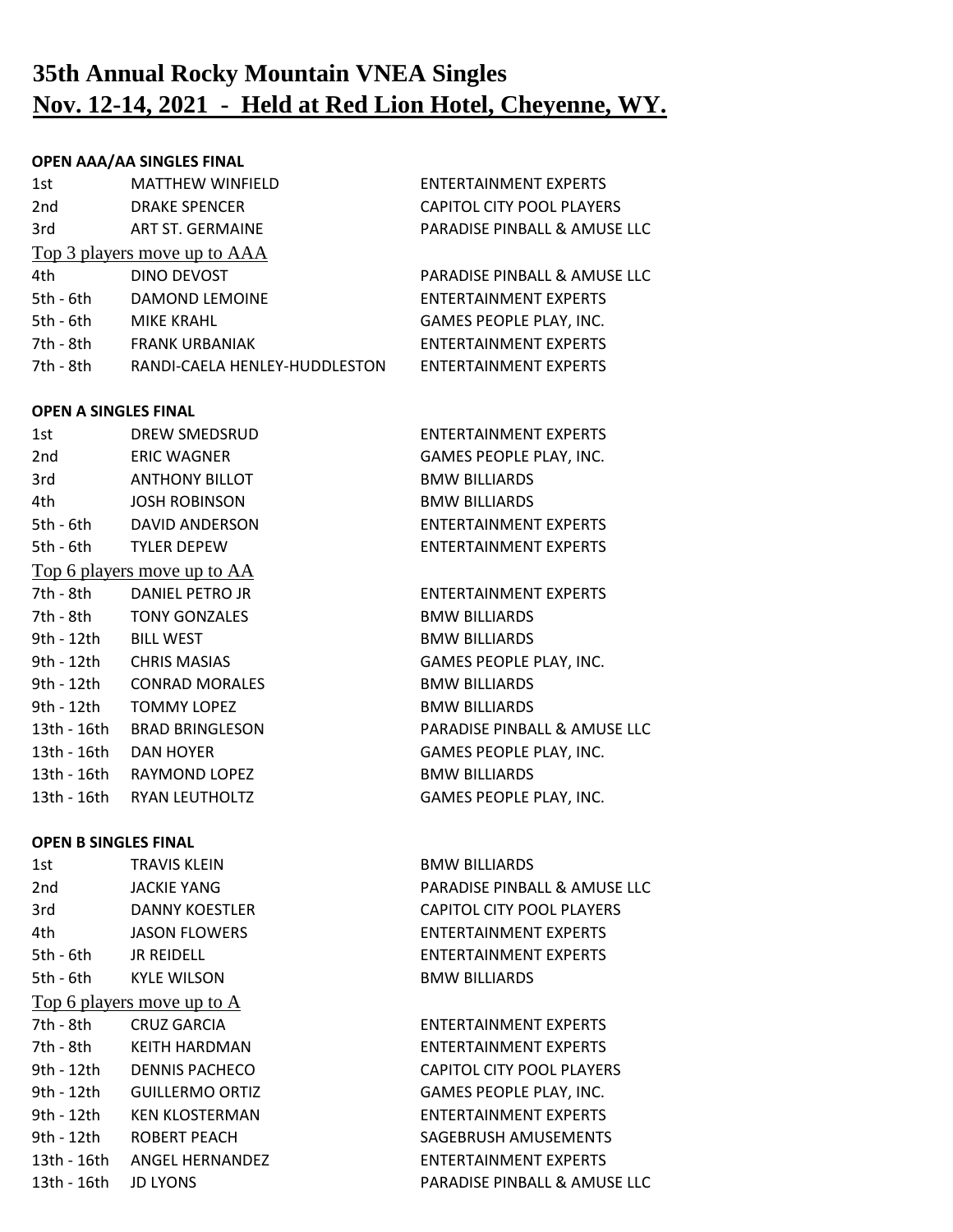13th - 16th JEREMY ARTHUR ENTERTAINMENT EXPERTS 13th - 16th RAYMOND CLARK PARADISE PINBALL & AMUSE LLC

### **OPEN C SINGLES FINAL**

| 1st         | <b>SCOTT LEBLANC</b>              |
|-------------|-----------------------------------|
| 2nd         | RUBEN CASTANEDA                   |
| 3rd         | <b>CHRIS WEBBER</b>               |
| 4th         | DAVID DUNCAN                      |
| 5th - 6th   | ALAN FERMI                        |
| 5th - 6th   | RON WILLIAMS                      |
|             | <u>Top 6 players move up to B</u> |
| 7th - 8th   | CALEB BEDFORD                     |
| 7th - 8th   | <b>RICHARD OBERT</b>              |
|             | 9th - 12th  ELIAS YBARRA          |
| 9th - 12th  | <b>JON MCPHERSON</b>              |
|             |                                   |
| 9th - 12th  | NICOLE ADLEMAN                    |
| 13th - 16th | JOSE(JOE) MUNOZ                   |
|             | 13th - 16th RICHARD ROBERTS       |
|             | 13th - 16th  SHAWN VILLAPANDO     |
|             | 13th - 16th TERRY JONES           |

## **WOMENS AA/A SINGLES FINAL**

| 1st             | <b>STEPHANIE WISE</b>              |
|-----------------|------------------------------------|
|                 | Top 1 player move up to Women's AA |
| 2 <sub>nd</sub> | <b>DEB MAY</b>                     |
| 3rd             | <b>MARYMELDA VASQUEZ</b>           |
| 4th             | <b>JUDY COLE</b>                   |
| 5th - 6th       | <b>MIDORI SPATZ</b>                |
| 5th - 6th       | TINA CATLIN                        |
| 7th - 8th       | <b>PATTI SCHNEITER</b>             |
| 7th - 8th       | THERESA RAMIREZ                    |
|                 |                                    |

### **WOMENS B SINGLES FINAL**

| 1st         | AMIE MANGAOANG                    | <b>BMW BILLIARDS</b>   |
|-------------|-----------------------------------|------------------------|
|             | Top 1 player move up to Women's A |                        |
| 2nd         | <b>SARAH GELUZ</b>                | <b>ENTERTAINMEN</b>    |
| 3rd         | <b>DESIREY BAKER</b>              | ENTERTAINMEN           |
| 4th         | <b>SHANNON RATZ</b>               | ENTERTAINMEN           |
| $5th - 6th$ | <b>JESSICA CALES</b>              | ENTERTAINMEN           |
| $5th - 6th$ | KARA HERNANDEZ                    | <b>BMW BILLIARDS</b>   |
| 7th - 8th   | <b>LOREE LEMASTER</b>             | <b>CAPITOL CITY PC</b> |
| 7th - 8th   | SANDI HAWKINS                     | <b>BMW BILLIARDS</b>   |
|             |                                   |                        |

### **WOMENS C SINGLES FINAL**

| 1st | EMILY JORDAN                       | <b>BMW BILLIARDS</b>         |
|-----|------------------------------------|------------------------------|
| 2nd | <b>BECKY SCHWEER</b>               | <b>BMW BILLIARDS</b>         |
| 3rd | <b>JULIA HARVEY</b>                | PARADISE PINBALL & AMUSE LLC |
|     | Top 3 players move up to Women's B |                              |
| 4th | MICHELLE ADKISSON                  | <b>BMW BILLIARDS</b>         |

ENTERTAINMENT EXPERTS PARADISE PINBALL & AMUSE LLC PARADISE PINBALL & AMUSE LLC BMW BILLIARDS PARADISE PINBALL & AMUSE LLC PARADISE PINBALL & AMUSE LLC

FRONT STREET VENDING ENTERTAINMENT EXPERTS BMW BILLIARDS PARADISE PINBALL & AMUSE LLC ENTERTAINMENT EXPERTS **BMW BILLIARDS** BMW BILLIARDS GAMES PEOPLE PLAY, INC. 13th - 16th CAPITOL CITY POOL PLAYERS **BMW BILLIARDS** 

### GAMES PEOPLE PLAY, INC.

**BMW BILLIARDS** BMW BILLIARDS BMW BILLIARDS CAPITOL CITY POOL PLAYERS BMW BILLIARDS CAPITOL CITY POOL PLAYERS BMW BILLIARDS

NT EXPERTS **NT EXPERTS** NT EXPERTS NT EXPERTS YOOL PLAYERS